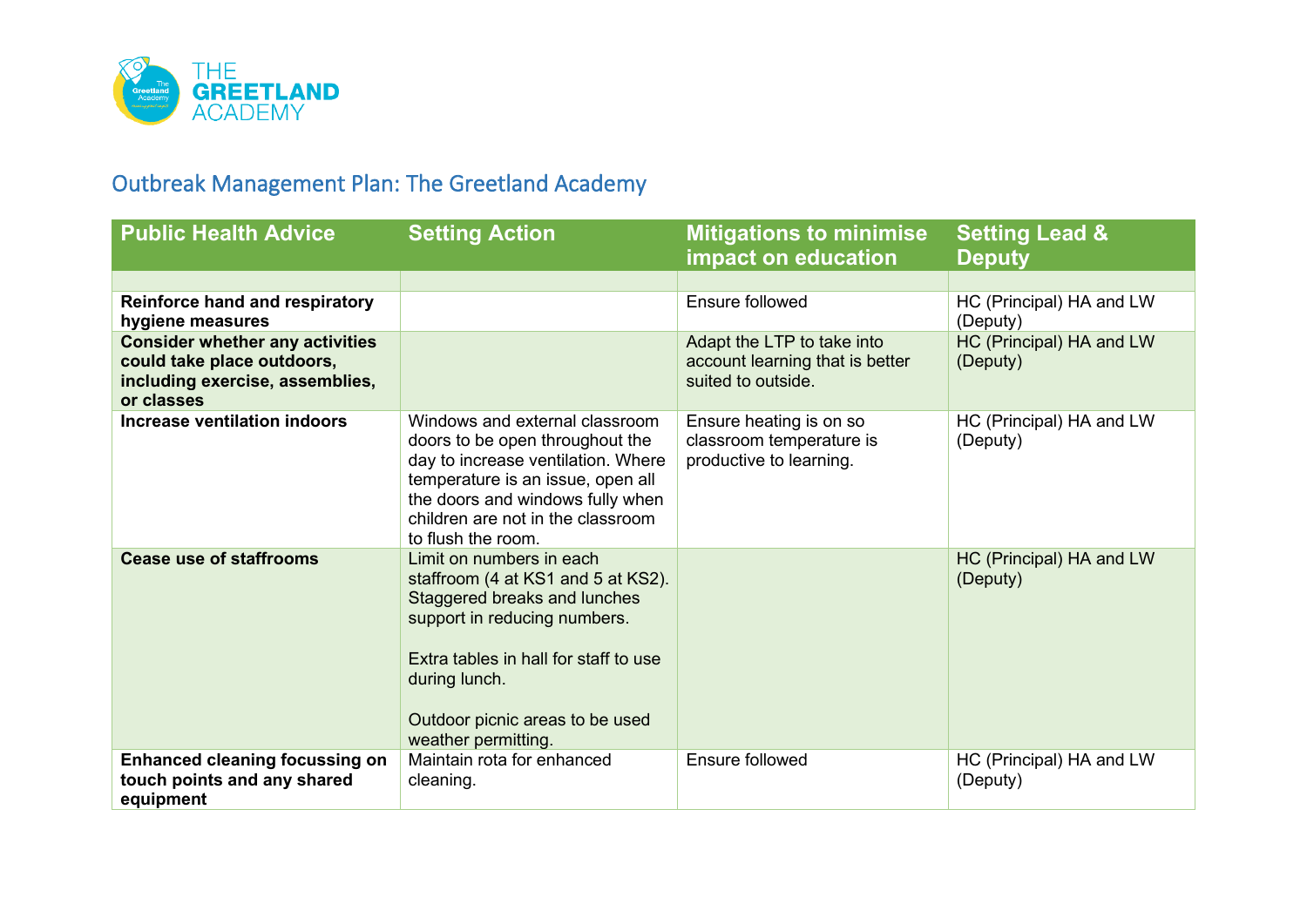

| <b>Strengthened communications</b><br>to encourage staff/students to<br>undertake twice weekly LFD<br>testing                            | Reminders to be sent via staff<br>WhatsApp on the evening of<br>testing.                                                                                                                                                               |                                                                                         | HC (Principal) HA and LW<br>(Deputy) |
|------------------------------------------------------------------------------------------------------------------------------------------|----------------------------------------------------------------------------------------------------------------------------------------------------------------------------------------------------------------------------------------|-----------------------------------------------------------------------------------------|--------------------------------------|
| <b>Encourage staff to undertake</b><br>more frequent LFD testing                                                                         | Share information from Calderdale<br>so staff understand the<br>importance testing plays.<br>Ensure staff have adequate<br>testing kits.                                                                                               |                                                                                         | HC (Principal) HA and LW<br>(Deputy) |
| <b>Reinstate on-site rapid LFD</b><br>testing for students in secondary<br>and post-16                                                   | N/A                                                                                                                                                                                                                                    |                                                                                         | HC (Principal) HA and LW<br>(Deputy) |
| Reintroduction of 'bubbles' and<br>limit mixing                                                                                          | Continue with class playtimes and<br>lunchtimes with dedicated staff<br>per class.<br>Potentially revert to staggered<br>start and finish times to minimise<br>contact.<br>Reintroduce the one way system<br>at KS2 for the corridors. | Ensure staff do not cross<br>bubbles<br>Put up signage to support the<br>one way system | HC (Principal) HA and LW<br>(Deputy) |
| <b>Reintroduction of face coverings</b><br>in communal areas (for staff and<br>students in secondary / post 16,<br>and staff in primary) | Inform staff via email and<br>WhatsApp.                                                                                                                                                                                                | Supply in office for staff who do<br>not have a face covering                           | HC (Principal) HA and LW<br>(Deputy) |
| <b>Reintroduction of face coverings</b><br>in classrooms (secondary / post<br>$16$ only)                                                 | N/A                                                                                                                                                                                                                                    |                                                                                         | HC (Principal) HA and LW<br>(Deputy) |
| <b>Cessation of educational</b><br>residential visits                                                                                    | Any residential visits to be<br>cancelled by the staff member<br>organising the event.                                                                                                                                                 | To be rearranged or do virtually                                                        | HC (Principal) HA and LW<br>(Deputy) |